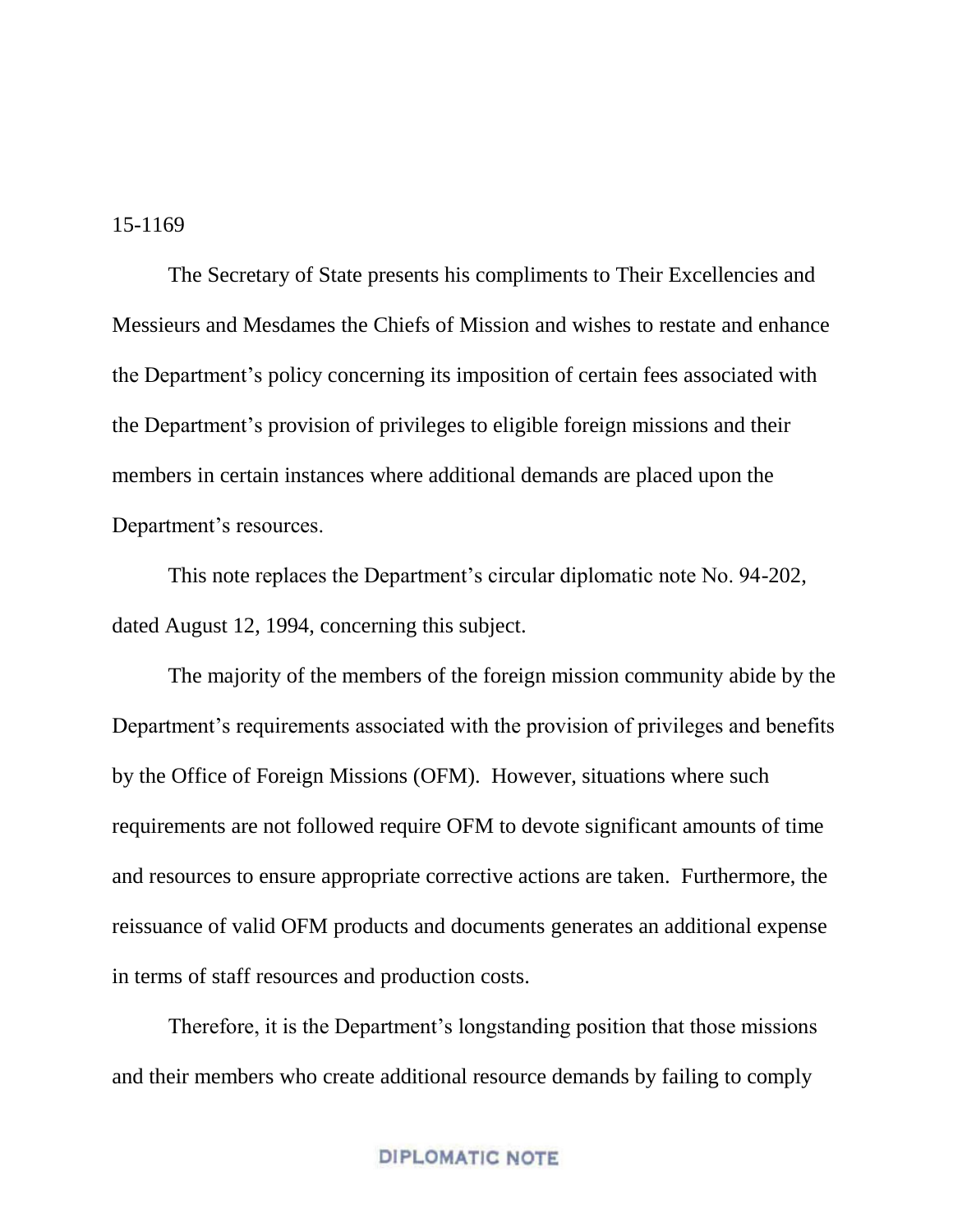with the Department's policies and the relevant laws and regulations of the United States, or request the replacement or reissuance of OFM-issued products or documents that are lost, damaged, or need to be corrected with a deliverable address should bear an appropriate portion of the cost associated with resolving such matters.

## **Failure to Comply with Licensing and Vehicle Registration Requirements**

The Missions are reminded that OFM is the exclusive driver's licensing and motor vehicle registration and titling authority in the United States for foreign missions, members of foreign missions, and their families who enjoy immunity from legal process.

Therefore, for any foreign mission or mission member or dependent who, contrary to the Department's requirements, obtains or maintains a driver's license or vehicle registration from one of the 50 states, the District of Columbia, or any territory governed by the United States, OFM will issue a Department of State driver's license or registration (including the associated license plate, registration card, and decal) only upon payment of a service fee of **\$100** for each vehicle being registered and for each individual being issued a driver's license.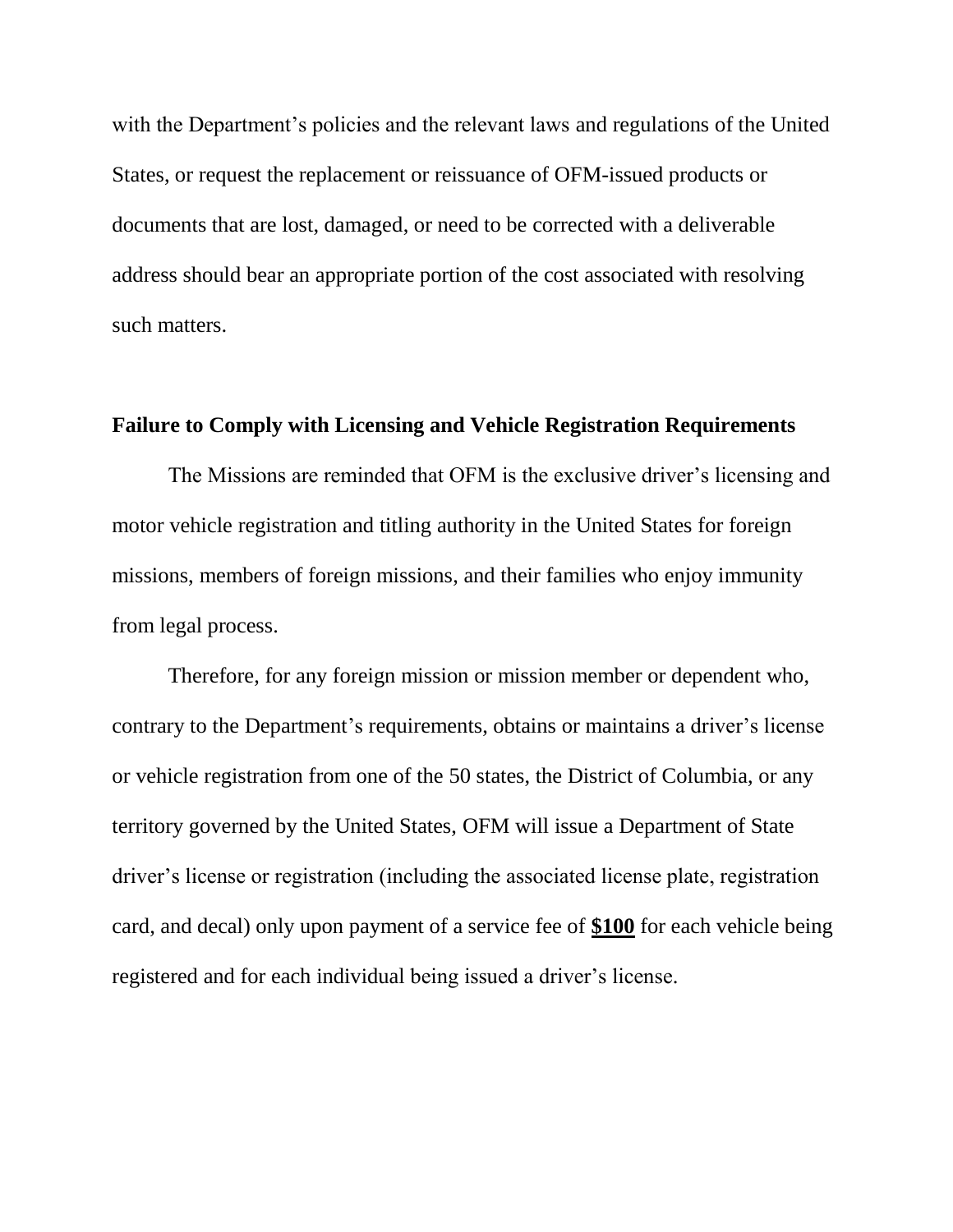# **Replacement of Lost or Damaged Documents**

In the event of loss of or damage to the following OFM-issued documents, OFM will issue a replacement document only upon payment of a service fee of **\$25** for each document replaced:

- Motor Vehicle Registration Card
- Registration Decal
- License Plate
- Driver's License
- Non-Driver Identification Card
- Motor Vehicle Title
- Tax Exemption Card
- Diplomatic, Official, or Consular Identification Card

For any License Plates, Driver's Licenses, Non-Driver Identification Cards, Tax Exemption Cards, or Diplomatic, Official, or Consular Identification Cards that were reported to law enforcement as stolen, OFM will waive the replacement service fee when a copy of the related police report accompanies the replacement application(s).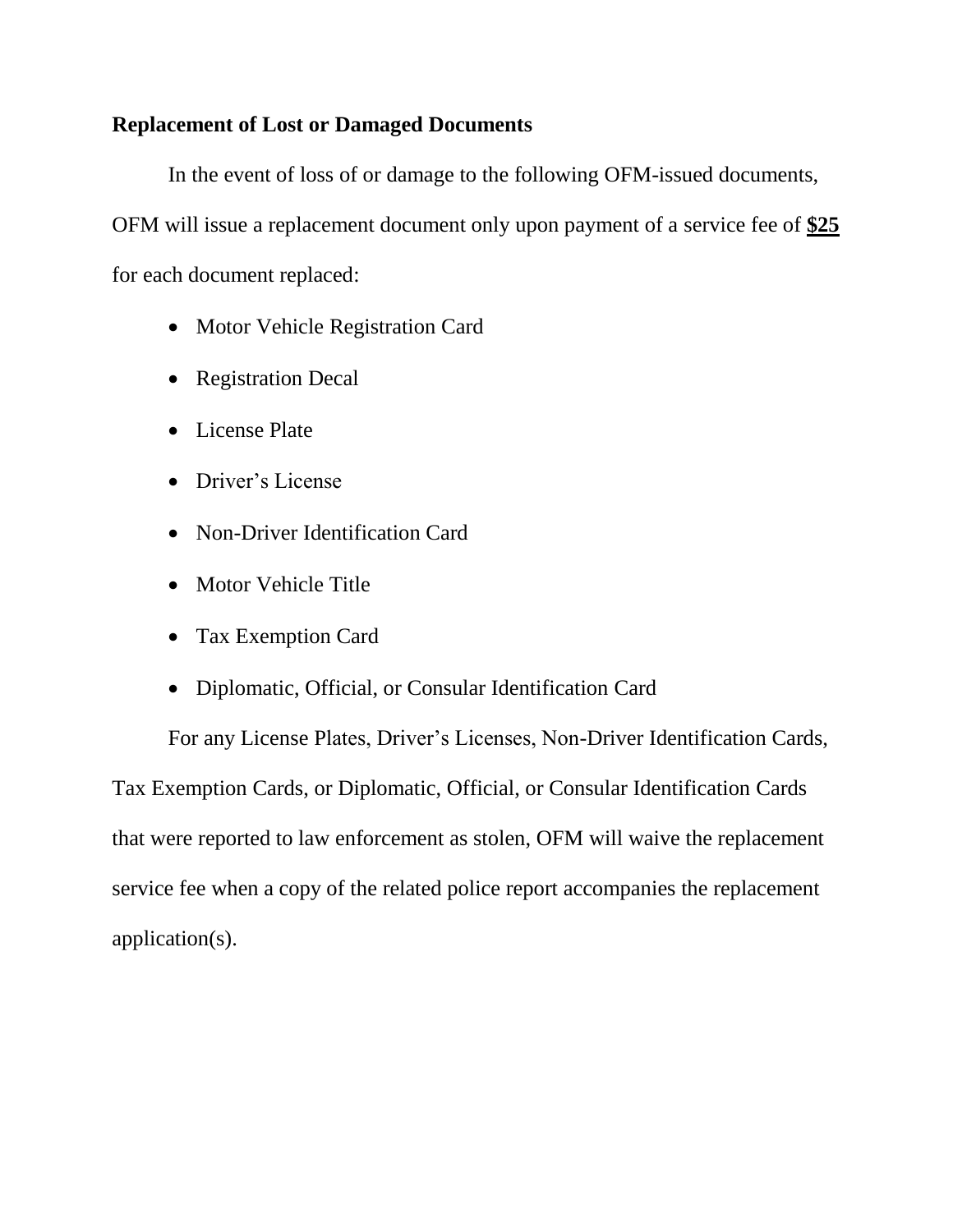### **Corrections to OFM-Issued Document**

If a mission or member provides an incorrect address which causes the OFM-issued document to be undeliverable, OFM must be notified of the correct address to ensure that OFM-issued documents will be successfully delivered to their intended recipient.

If a mission or member requests the replacement of the following OFM-issued documents due to an incorrect address, OFM will reissue the document only upon payment of a service fee of **\$25** for each document reissued:

- Motor Vehicle Registration Card
- Driver's License
- Non-Driver Identification Card
- Motor Vehicle Title
- Tax Exemption Card
- Diplomatic, Official, or Consular Identification Card

### **Changes to Motor Vehicle Titles**

Once a Department of State motor vehicle title has been issued, OFM will charge a **\$25** reprocessing fee to change information listed on the title, such as a new buyer or a correction to the buyer's name or address.